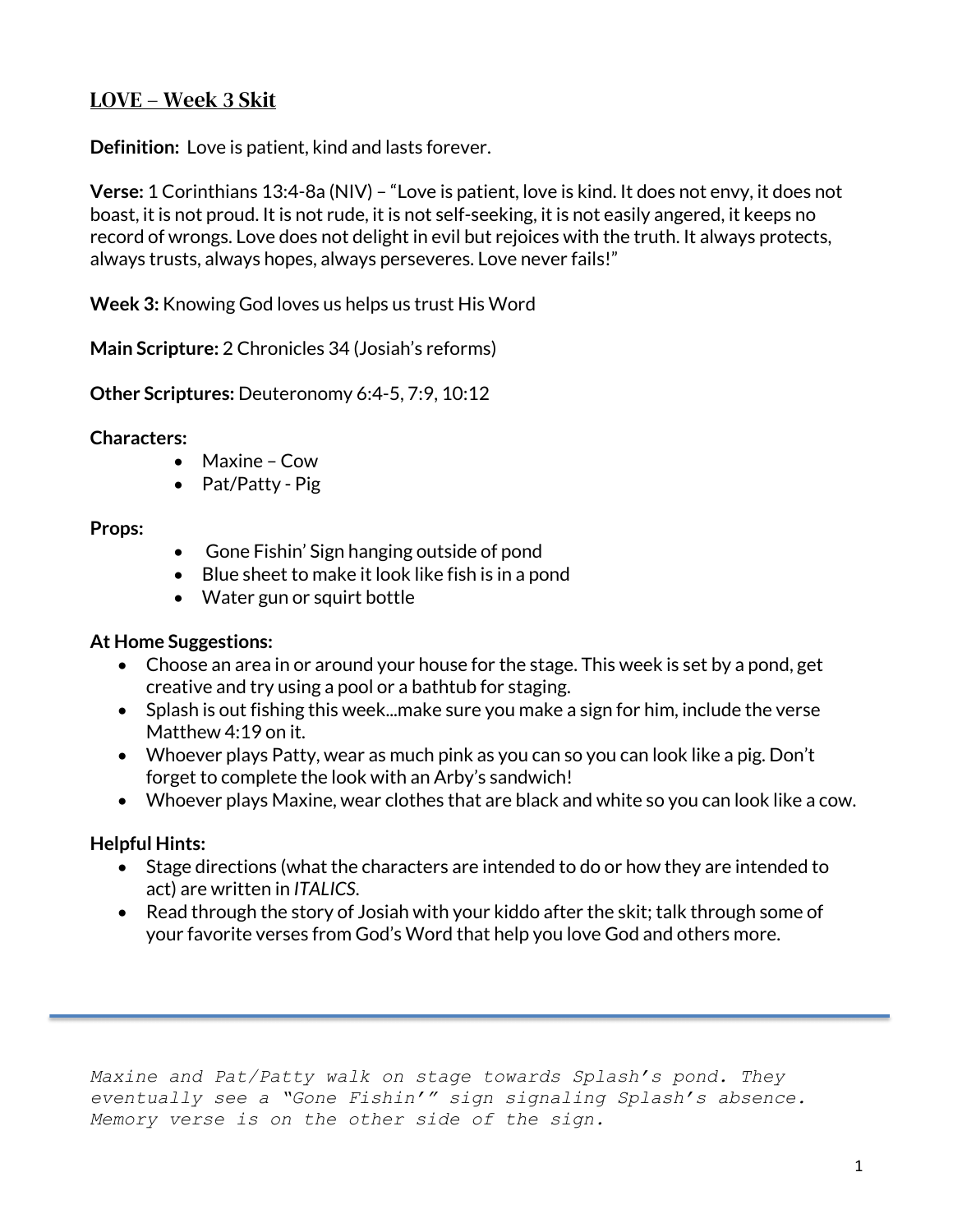Pat/Patty:*(Like she's in the middle of a story)* So basically, that's what happened...my sister went to the market and I stayed home. But when she came back with an Arby's sandwich for herself and not for me?? Well, I thought...I'll show her, and *(snort/oink like you're gobbling up a meal)* I took the sandwich from the fridge and ate it all by myself. HA! Which little piggy had roast beef and which little piggy had none now, ya know what I'm saying? *(Snort/oink laugh)*

Maxine: Oh dear...

Patty: Dear? Like Bambi? He said he and Thumper were going to come by later for a four-square tournament. I call Thumper being on my team...

Maxine: Oh no, not Bambi. I was just wondering...have you and your sister talked about you eating all the food she brought home?

Patty: What's there to talk about?! That's the way we pigs do things. It's like a competition of who can be the loudest, messiest, and fullest at all times. And let me tell you, I'm awesome at all three of those things.

Maxine: Well, it's good to know your strengths, I suppose...

Patty: Oh no, no strength. I don't really like doing any heavy lifting. I leave that kind of stuff to the horses around here.

Maxine: Right...

Patty: So, tell me, Maxine, where is this fish I've heard you talking about? Spot, right?

Maxine: Splash. And we're super close! In fact, that's his pond right there!

Patty: Alright! I'm exhausted. We've been walking for 5 whole minutes. That's enough cardio for one day. *(Lays down and starts snoring)*

Maxine: Patty? Patty, wake up!

Patty: *(Snorts/jolts awake)* The dog ate my homework!

Maxine: Did you really just fall asleep that fast? That took, like, 3 seconds...

Patty: What can I say? It's a gift.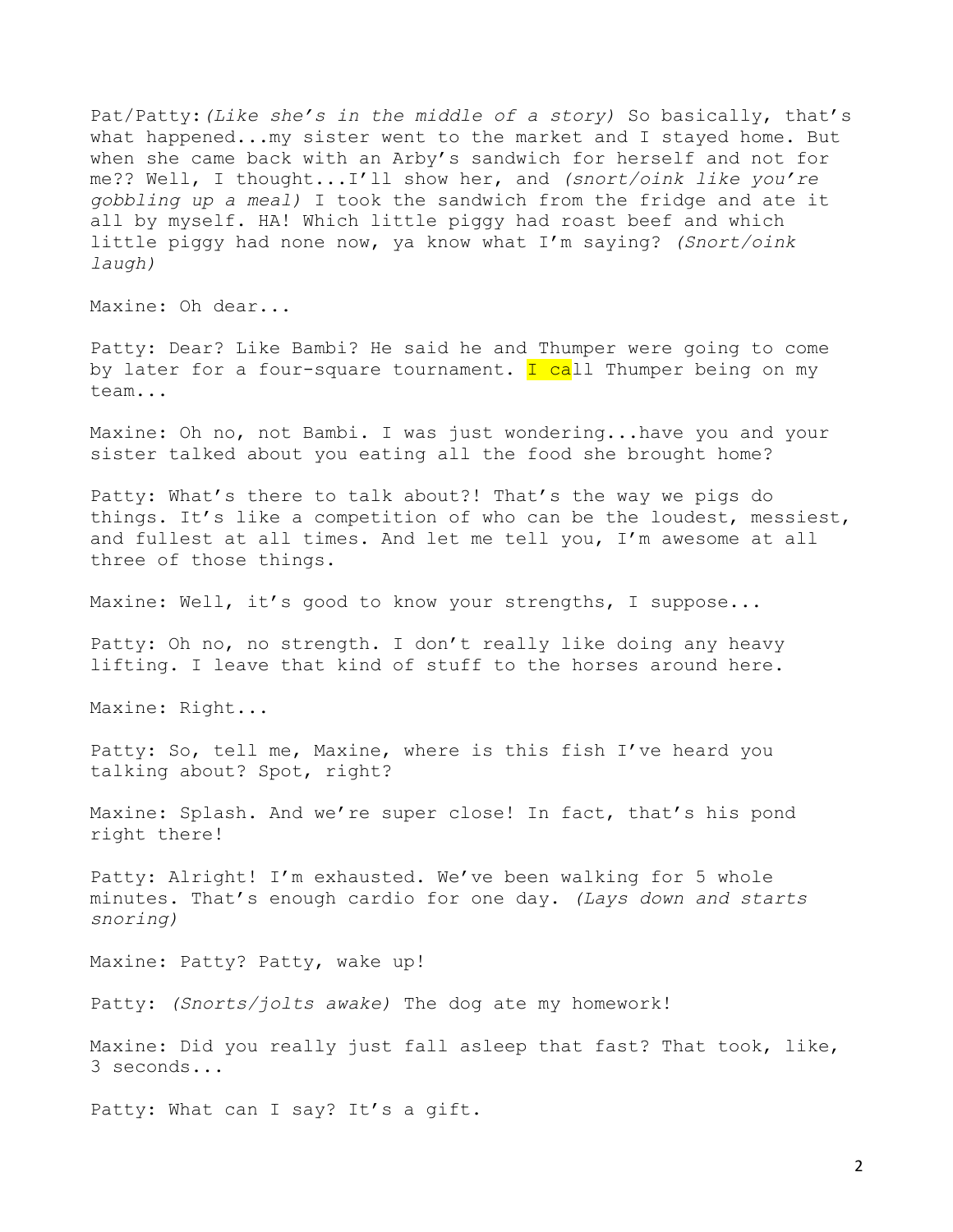Maxine: Anyway, we're here! Splash is the one who taught me all about how God's faithful love endures forever, and that God loves us no matter what. (*Starts "nerding out" about God's love*) God's love for us never changes, that means, even when we make mistakes...God doesn't love us any less...but you know what else? Even when we do things that please Him...it doesn't make Him love us more...get it? Like...GOD knows all the bad and all the good about us...and still loves us the same! Ah, I just love love...

Patty: (*Has been trying to interpret her, as she is nerding out, finally is able to get a word in, kinda looking at her like she's crazy*)...Right, you were telling me that earlier...and that's what you told Ralph the barn cat before you became friends? *(Maxine nods excitedly)* Sounds like something you're really excited about...but I don't get it. What does God's love for you have anything to do with you and Ralph suddenly being nice to each other?

Maxine: Good question! After I learned that God's faithful love endures forever, I wanted to tell everyone so that they would know too. I even wanted to tell Ralph...but...well...we ended up not being very nice to each other. But Splash told me another story from the Bible, and that's when I learned God loves me no matter what! And well, that's when I thought...well...that must mean He loves Ralph no matter what, too! So, I went and apologized to him.

Patty: Wait...why? What made you think that you needed to apologize?

Maxine: Well, Pat...**knowing God loves me helps me trust His word.** 

Patty: What do you mean **knowing God loves you helps you trust His word**? Did the Bible tell you to apologize?

Maxine: Yeah, I've learned the Bible talks a lot about loving and forgiving others the way God loves and forgives me. Now that I know God loves me, when I see that He asks me to do something, even if it's scary or hard, like apologizing to someone, I believe that it's for the best because I know God wants what's best for me.

Patty: Huh...so, that's how you and Ralph became friends?

Maxine: Yep. It was awesome. Ralph was pretty shocked when I apologized to him. He said that had never happened before. And THEN he wanted to know more about God. So, I told him what I had been learning, and he was so excited to hear that God loved him, too! Then, right then and there, he asked ME for forgiveness. I mean, it doesn't always work out that way, but I'm glad it did with Ralph. He's actually pretty funny once you get to know him.

Patty: Really? That's...kinda awesome...Maxine. So... do you think God loves me no matter what, too?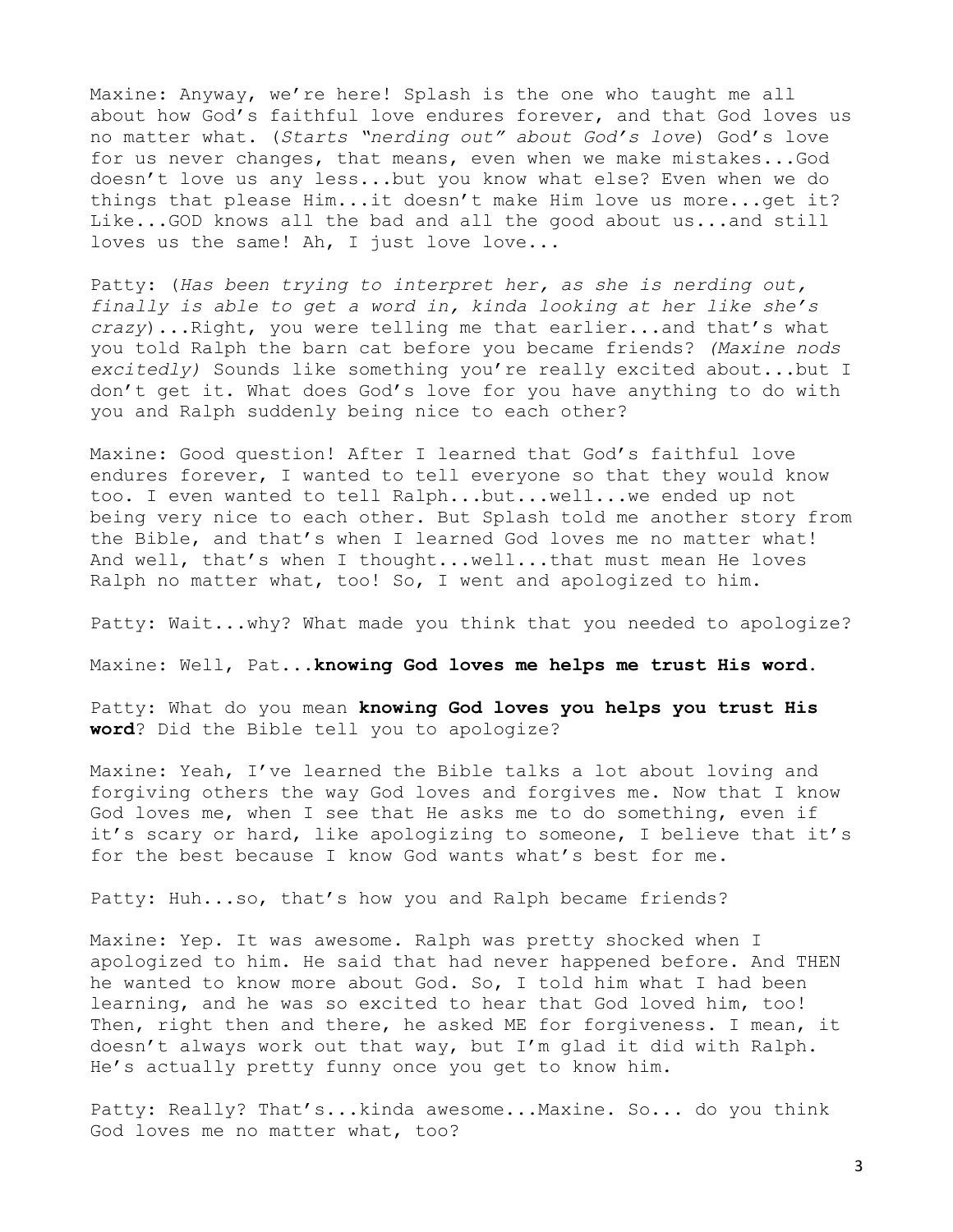Maxine: ABSOLUTELY. Here, Splash can tell you more! He's the best at it. *(Leaning over pond)* Splash, Splash...you in there?

Patty: Umm, Maxine? I think he's gone fishing.

Maxine: *(Still looking into the pond)* What? He's a fish. That doesn't make any sense. Besides, how do you know?

Patty: *(Pointing to sign)* Here's your sign.

Maxine: Weird... *(Reads sign)* **GONE FISHIN' "Follow Me, and I will make you fishers of men" – Matthew 4:19(Or in my case, more fish)...**OOHHHH...he must be out telling people about God's love right now!!!

Patty: Like what you were doing? *(Maxine nods)* Why do y'all do that, Maxine?

Maxine: (*Very excited)* Because it's such good news, Pat! Plus, God's word tells us too!!!

Patty: Ohhhhh yea...and you said **knowing God loves you helps you trust His word**...right? *(Noticing the back of the sign)* Hey! There's something on the other side!

Maxine: *(Flipping the sign over, reads memory verse)* "Love is patient, love is kind. It does not envy, it does not boast, it is not proud. It is not rude, it is not self-seeking, it is not easily angered, it keeps no record of wrongs. Love does not delight in evil but rejoices with the truth. It always protects, always trusts, always hopes, always perseveres. Love never fails!"

Patty: Dude. That's beautiful (*sniffs)*. Where's that from?

Maxine: The Bible! It's from 1 Corinthians 13:4-8a...what do you think about that verse, Patty? Anything stick out?

Patty: Um...well...I think maybe... I want to go home ask my sister for forgiveness for eating all of her food. That was pretty rude and self-seeking of me...and God says that's NOT what love is. And I do love my sister! I just...had no idea that God loved ME so much... Maxine...and I don't know how to explain it...but it makes me want to do what He says is best. *(understanding what Maxine taught her)* WOAH!!!

Maxine: See...isn't God's love INCREDIBLE Patty?! Look how God's love is changing both of us! Want me to go with you to talk to your sister?